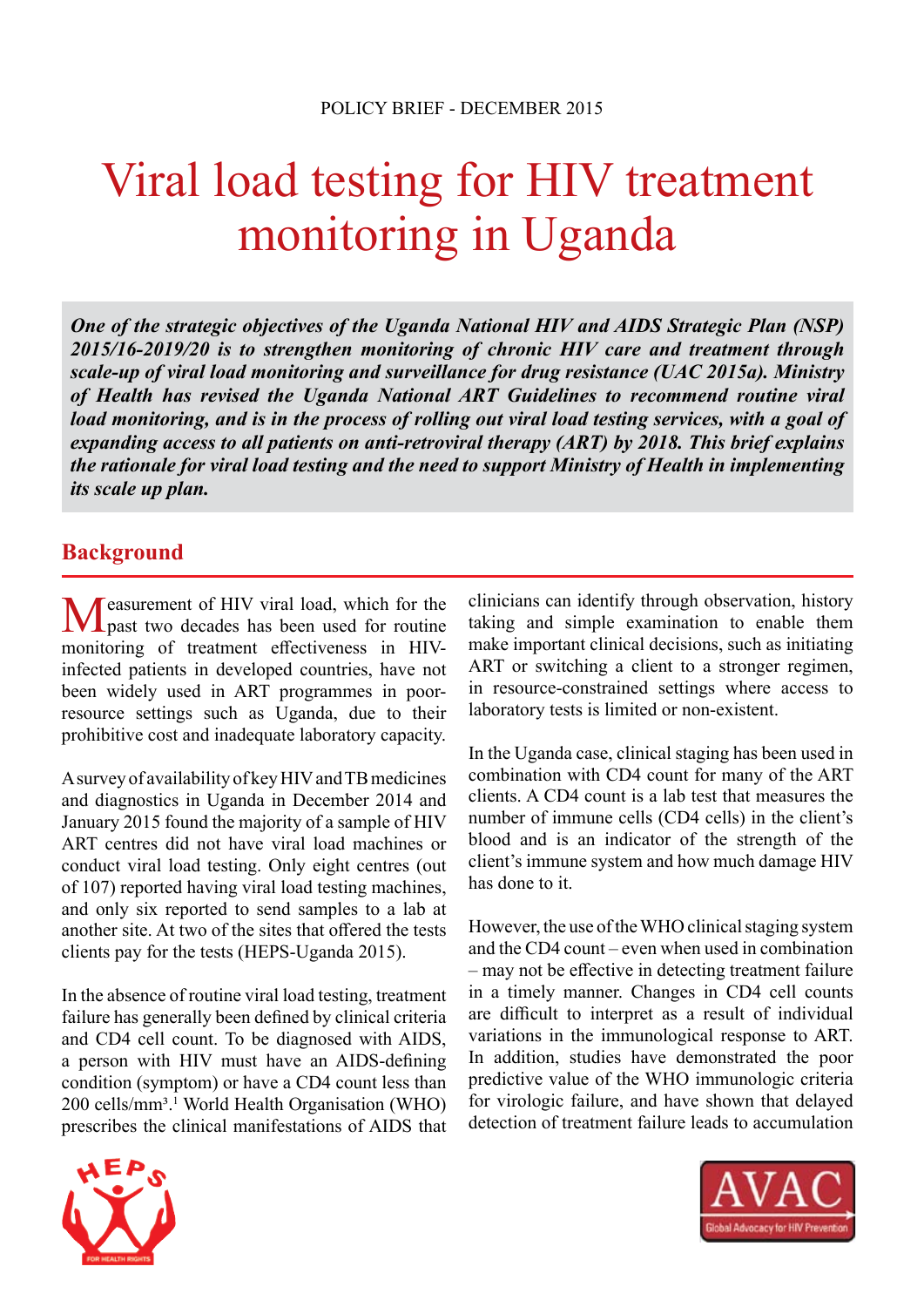of HIV drug resistance (MOH 2014).

The main rationale for viral load monitoring as the to avoid unnecessary switching to second-line ART. preferred approach compared with immunological and clinical monitoring is to provide an early and more accurate indication of treatment failure and the need to switch to second-line drugs, reducing the accumulation of drug-resistance mutations and improving clinical outcomes. Measuring viral load can also help to discriminate between treatment failure and non-adherence, and can serve as a proxy for the risk of transmission at the population level (Petti et al. 2007). Targeted viral load monitoring is less costly than routine viral load testing, but as with clinical and immunological monitoring, has the potential to delay switching to second-line ART and may subsequently increase the risk of disease progression, selection of ARV drug resistance and HIV transmission.<sup>6</sup> In addition, viral load testing combined with an adherence intervention may help patients with poor adherence to therapy maintain use<sup>7</sup> of their first-

At the same time, improvements in technology and an associated gradual reduction in prices over the recent years are making the use of viral load testing possible in low-income countries as well. And in

> WHO recommends routine viral load monitoring (every 6-12 months) to enable treatment failure to be detected earlier and more accurately. In settings with limited access to viral load testing, a targeted viral load strategy to confirm failure suspected based on immunological or clinical criteria should be used

The number of people living with HIV (PLHIV)<br>who are enrolled on ART in Uganda has increased rapidly in recent years from about 330,000 in 2011 to about 750,896 as at the end of 2014, with 125,744 being enrolled in 2014 alone.<sup>3</sup> This figure is set to continue expanding, given that an additional 212,376 people at the end of 2014 were in HIV care at the different accredited treatment centres but yet to be enrolled on ART. Overall, it is estimated that 1.5 million Ugandans were living with HIV at the end of 2014 (UAC 2015).

line regimen, preventing unnecessary switches in treatment. The cost of providing second-line ART has been estimated to range between 2.4-10 times when compared to that of first line (Long et al. 2010).

response, WHO issued "Consolidated guidelines on the use of antiretroviral drugs for treating and preventing HIV infection" in 2013, recommending viral load monitoring as the preferred monitoring tool for the diagnosis and confirmation of ART treatment failure.2

## **ART access trends and HIV drug resistance**

ART should give a fall in viral load of 30-100 fold within six weeks, with the viral load falling below the limit of detection within four to six months.<sup>5</sup>

According to WHO (2012), some degree of HIV drug resistance is anticipated to emerge among people on treatment even when appropriate ART is provided and high levels of adherence are achieved. There are two categories of HIV drug resistance: 1) **transmitted resistance**, which occurs when previously uninfected individuals are infected with a drug-resistant virus; and 2) **acquired resistance**, which occurs when resistance mutations emerge because of drug-selective pressure in individuals receiving ART.

In most resource-limited settings, children born to<br>HIV-infected mothers are tested with an antibody **LHIV-infected mothers are tested with an antibody** test to determine their HIV infection status. These tests are only conclusive after 15-18 months because of the potential for false-positive results associated with persisting maternal antibodies. Earlier identification of HIV infection in exposed infants and referral for ART are essential. Where resources permit, most experts agree that viral load testing performed when the child is aged 4-14 weeks is optimal. In Uganda, Ministry of Health has established routine, early infant HIV testing, in which at-risk infants are identified during regular postnatal follow-up visits (e.g., vaccination visits) and are tested as early as 4-6 weeks of age.

Yet Uganda's rapidly expanding ART programme faces a major threat from the challenge of timely identification of cases of treatment failure. Drug resistance from treatment failure as well as among people newly infected with HIV are already becoming an "increasing concern" (WHO 2012; MOH 2014). Ministry of Health reports that approximately 11.6% of patients at three ART sites have shown evidence of drug resistance.

> Ministry of Health is in the process of rolling<br>
> viral load testing to ultimately enable access to all patients on ART across all accredited facilities by 2018. The scale-up plan shows that viral load testing was to commence in March 2014. An estimated 100,000 tests were to be conducted in 2014, increasing to 200,000 in 2015, and then to 400,000 in 2016. Projections indicated that US\$2 million was required in 2014, which was projected to rise to US\$8.1 million in 2016. These targets were set on the basis of funding commitments from the Global Fund. They were to be revised upwards as additional funds became available. Accordingly, Uganda is set to implement the biggest roll-out of viral load testing in sub Saharan Africa following an additional US\$12 million commitment from PEPFAR.

The PharmAccess African Studies to Evaluate Resistance (PASER) monitoring cohort study report for 2008-2012 found that the prevalence of transmitted drug resistance among people who have never taken antiretroviral (ARV) medication was substantially higher in Uganda in comparison to other African countries, having risen from 8.6% to 12% over the five year period.<sup>4</sup>

WHO (2012) has warned that rising population-level HIV drug resistance could potentially restrict future therapeutic options and increase treatment costs by requiring new and more expensive antiretroviral regimens. Hence WHO stresses the need to monitor HIV drug resistance and to take steps to minimise its emergence and escalation.

### **Viral load monitoring for early detection of treatment failure**

Highly active antiretroviral therapy (HAART), the current recommended treatment for HIV, entails taking a combination (regimen) of three or more ART medications from at least two different classes of medicines. While these medicines cannot cure HIV/AIDS, when taken effectively and in combination – each class uses a different mode of action to block the virus – they can suppress HIV sufficiently for a person living with HIV (PLHIV) to live a longer, healthier life. Successful combination

When one or more of the medicines begins to fail, usually due to poor adherence, the virus will start to reproduce again, leading to a rise in the viral load, which happens at the expense of the body's immune system. This failure needs to be detected early so the client can be switched to a second-line treatment.

#### **Viral load testing for early diagnosis of HIV infection in infants**

## **Ministry of Health plan for rolling out viral load testing**